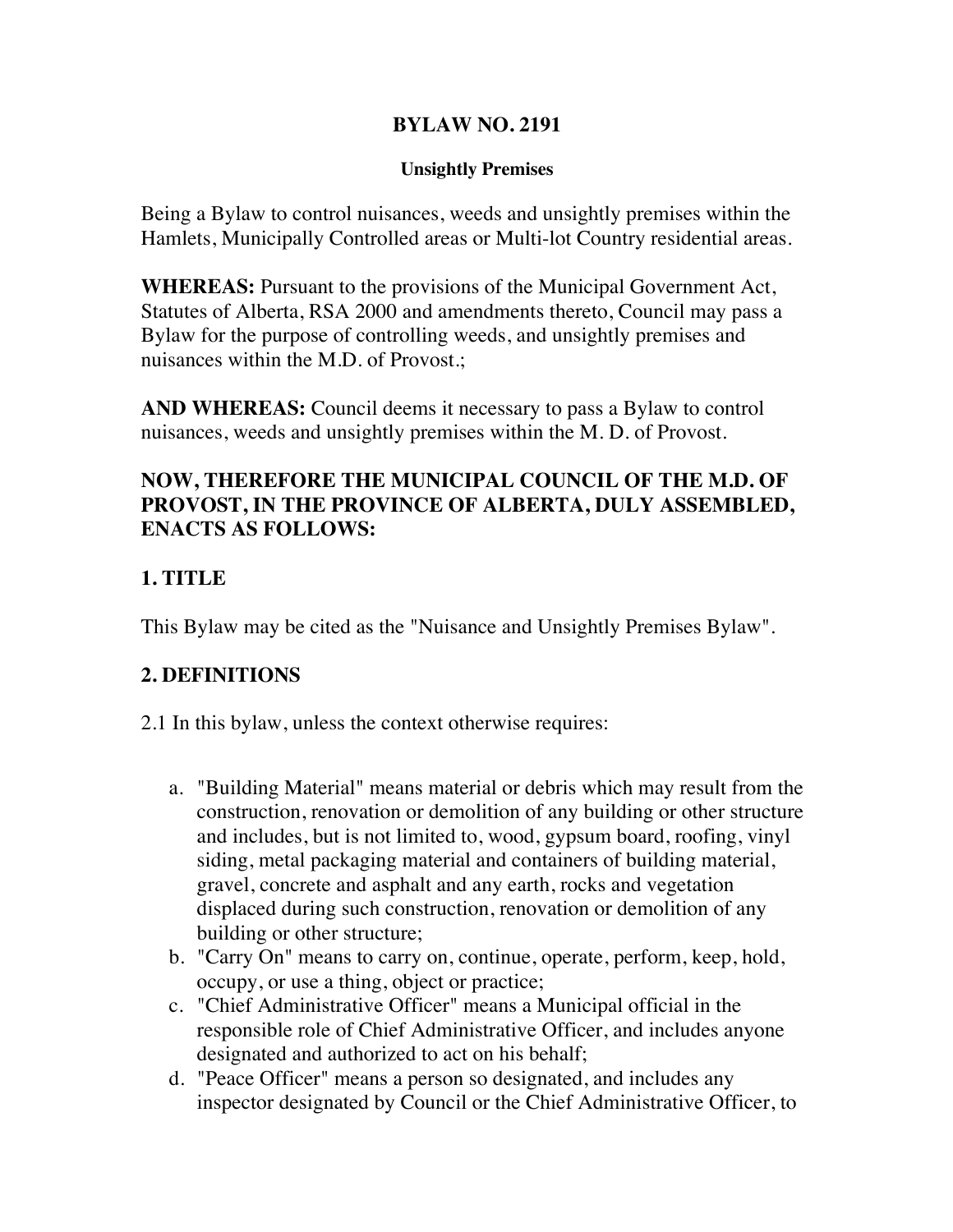perform the duties of the Peace Officer with respect to the enforcement of this Bylaw;

- e. "Control" in reference to weeds means:
	- i. Cut, mow or carry out measures designed to inhibit propagation of the weed, or
	- ii. Destroy the weed if specified by a Peace Officer or Weed Inspector employed by the M.D. of Provost, or
	- iii. Carry out other measures as prescribed by a Peace Officer or Weed Inspector employed by the M.D of Provost;
- f. "Council" means the Council of the Municipal District of Provost;
- g. "Court" means the Provincial Court of Alberta;
- h. "Garbage" means any household or commercial rubbish including, but not limited to, boxes, cartons, bottles, cans, containers, packaging, wrapping material, waste paper, cardboard, food, discarded clothing or fabric and discarded household items;
- i. "Highway" is as defined in the Traffic Safety Act;
- j. "Including" when introducing a list of items, does not limit the meaning of the words to those items or to items of a similar kind;
- k. "Notice" means a notice issued pursuant to this Bylaw to remedy a condition that is not in compliance with any provision of this Bylaw;
- l. "Owner" means:
	- i. a person who is registered under the Land Titles Act as the owner of a parcel of land, or
	- ii. a person who is recorded as the owner of a property on the tax assessment roll of the Municipal District, or
	- iii. a person who has purchased or otherwise acquired a parcel of land, whether he has purchased or otherwise acquired the land directly from the owner or from another purchaser, and has not yet become the registered owner thereof; or
	- iv. a person holding himself out as the person having the powers and authority of ownership of a property or premises or who for the time being exercises the power and authority of ownerships; or
	- v. a person controlling a property or premises under construction, or
	- vi. a person who is the occupant of a property or premises pursuant to a rental or lease agreement, license or permit;
- m. "Person" means an individual or any business entity including a firm, partnership, association, corporation, company or society;
- n. "Premises" means any land situated in whole or in part within the Municipal District including the external surfaces of all buildings and land immediately adjacent to any building or buildings and includes any land or buildings owned or leased by the Municipal District of Provost;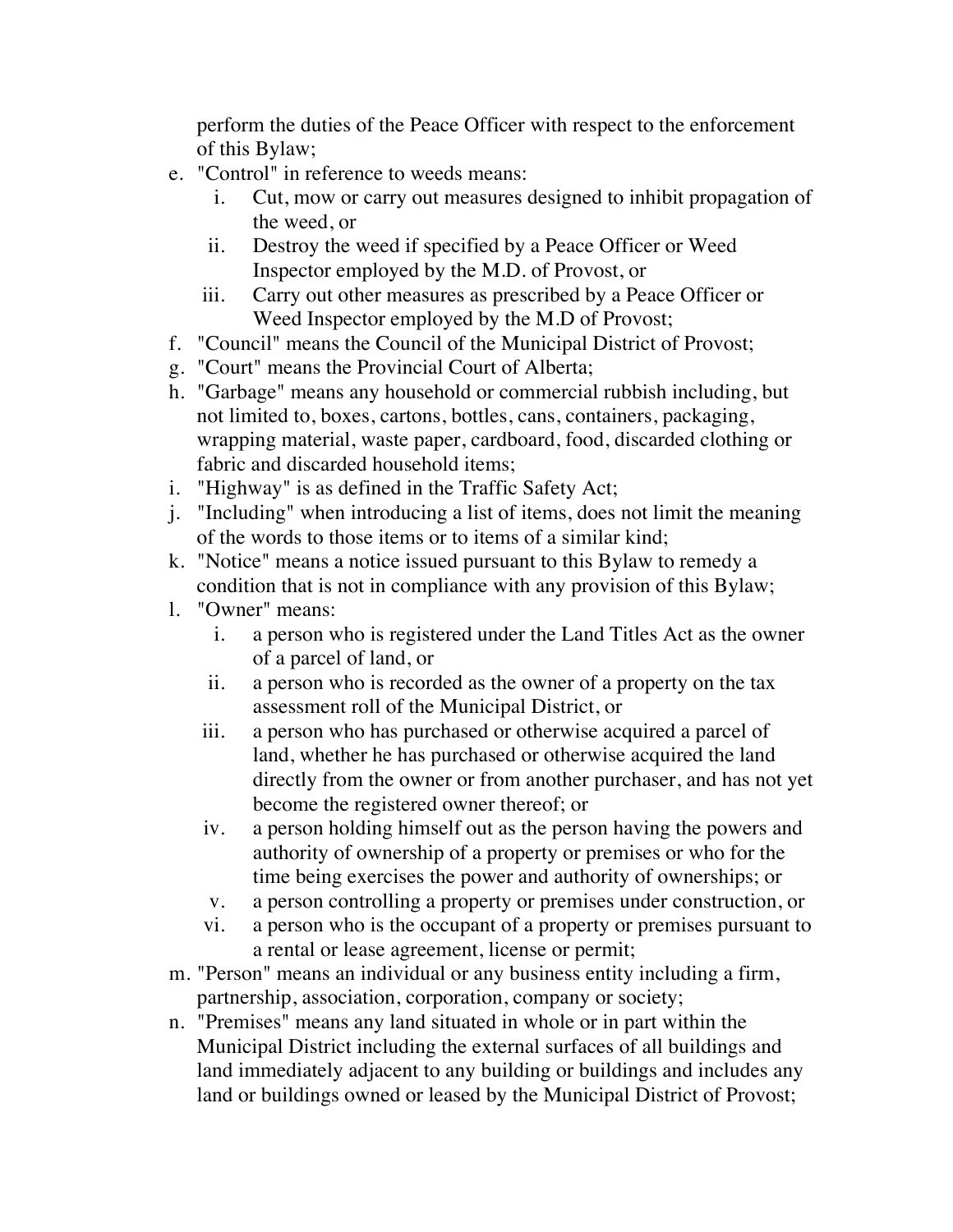- o. "Provincial Offences Procedure Act" means the Provincial Offences Procedure Act, R.S.A. 2000, Chapter P-34, and the regulations thereof, as amended or replaced from time to time;
- p. "Residential Building" means a structure used as a residence containing one or more dwelling units, including a house, multi-family dwelling, apartment building, hospital, lodging house, hotel, motel, mobile home, tent, trailer, motor home, camper or recreational vehicle of any type;
- q. "Residential Development" means any land that is the site of one or more residential buildings, including farms, ranches, and other land that is used for purely agriculture purposes;
- r. "M.D." means the Municipal District of Provost No. 52, a municipal corporation in the Province of Alberta, and where the context so requires means the area of land within the corporate boundaries thereof;
- s. "Unsightly Premises" means any property or part of it which is characterized by visual evidence of a lack of general maintenance and upkeep by the excessive accumulation on the premises of:
	- i. garbage, animal or human excrement, sewage, the whole or part of an animal carcass, dirt, soil, gravel, rocks, petroleum products, hazardous materials, disassembled equipment or machinery, broken household chattels or goods, or
	- ii. the whole or any part of a vehicle or vehicles which are not registered with the Motor Vehicle Registry for the current year and are inoperative by reason of disrepair, removed parts or missing equipment, or
	- iii. equipment or machinery which has been rendered inoperative by reason of disassembly, age or mechanical condition, including household appliances, or
	- iv. animal material, ashes, building material, garbage and yard material as defined in this Bylaw, or
	- v. any other form or scrap, litter, trash or waste of any kind;
- t. "Vehicle" has the same meaning as defined in the Traffic Safety Act;
- u. "Yard Material" means waste material or an organic nature formed as a result of gardening, horticultural pursuits, or agricultural activities and includes grass, tree and hedge cuttings, waste sod and decomposing plants, leaves and weeds.

# **3. GENERAL PROHIBITION**

3.1 No owner of a property or premises shall cause, allow or permit the premises to become or to continue to be an unsightly premise as defined in this Bylaw.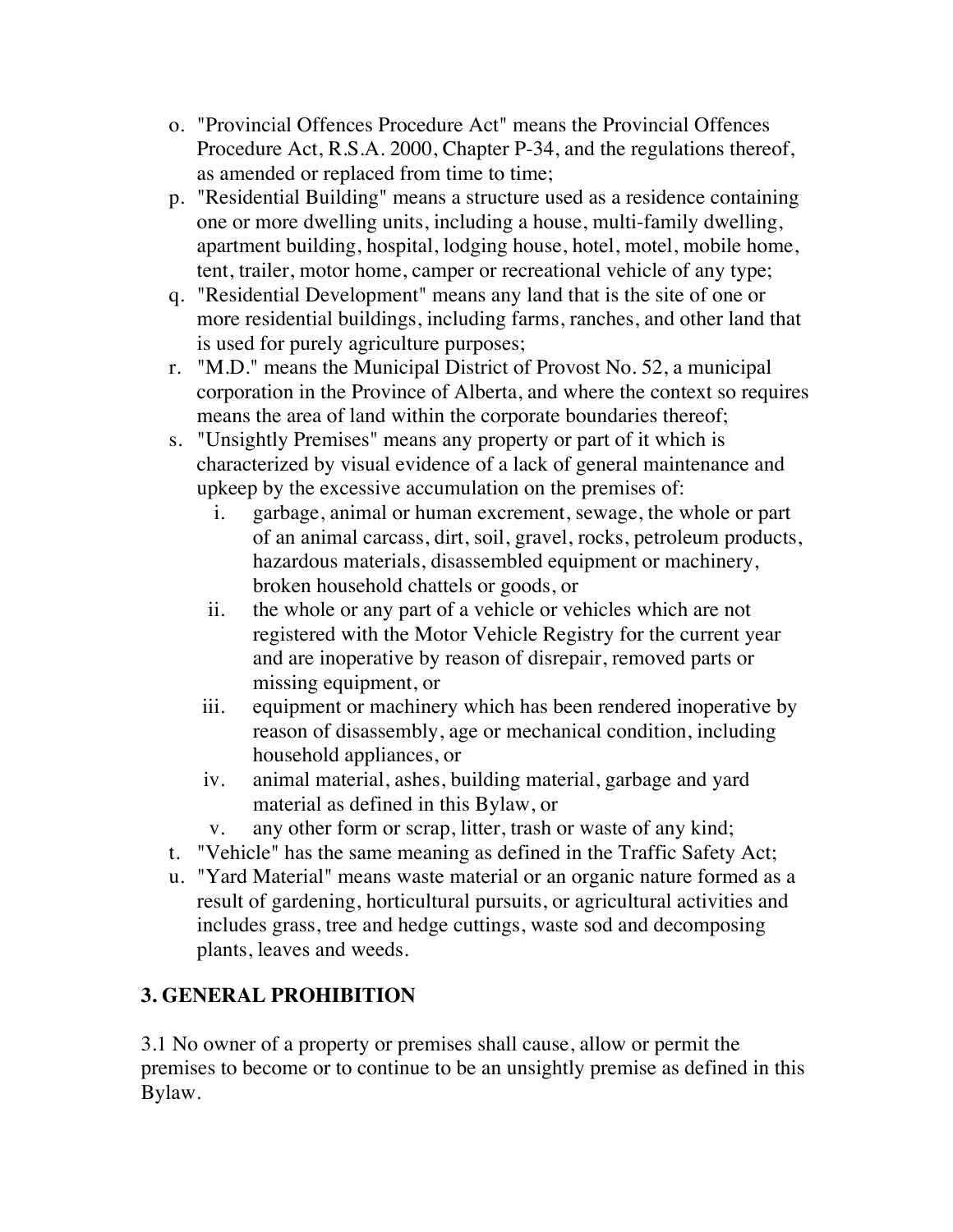3.2 Whether or not a particular premises is "characterized by visual evidence of a lack of general maintenance" as a result of the "excessive accumulation" of the materials listed in section 2(s) of this Bylaw are questions of fact to be determined by a Court hearing a prosecution pursuant to the provisions of this Bylaw.

3.3 When making the determination during a trial as to whether a particular premise constitutes an "unsightly premises" the Court's considerations shall include any admissible evidence as to:

- a. The general condition and state of tidiness of the neighboring or surrounding premises; and
- b. The location and permitted use of the premises and whether or not the premises is located within a Residential Development; and
- c. The period of time the premises has been in the state complained of; and
- d. Whether or not the premises is undergoing construction or renovation, and the period of time that such activity has been ongoing; and
- e. Any other circumstances or factors relating to the premises which the Court deems are relevant to the said determination.

# **4. WEEDS, GRASS, TREES AND PESTS**

- 4.1 Every occupant or owner of any property or premises within the M.D. shall:
	- a. Eradicate or control all weeds and grass on a premises, and on any boulevard which abuts or adjoins the premises, including up to the center lanes or alleys at the rear or side of the premises;
	- b. Prune or remove any and all trees that, due to a deterioration of condition or for any other reason, interfere with any public utility or public works, and are a public safety hazard;
	- c. Remove or prune any shrub owned by him which is, or could be, a nuisance to any person using any publicly owned or maintained sidewalk or street;
	- d. Prevent stagnant water from remaining on any such premises and becoming a breeding place for mosquitoes or other pests;
	- e. Cut or mow the grass on any boulevard or street, situated on M.D. owned land adjoining, or abutting or adjacent to premises owned or occupied by him, to prevent such grass from growing to such a height as to be unsightly, having regard to the height of the grass on adjacent or surrounding premises;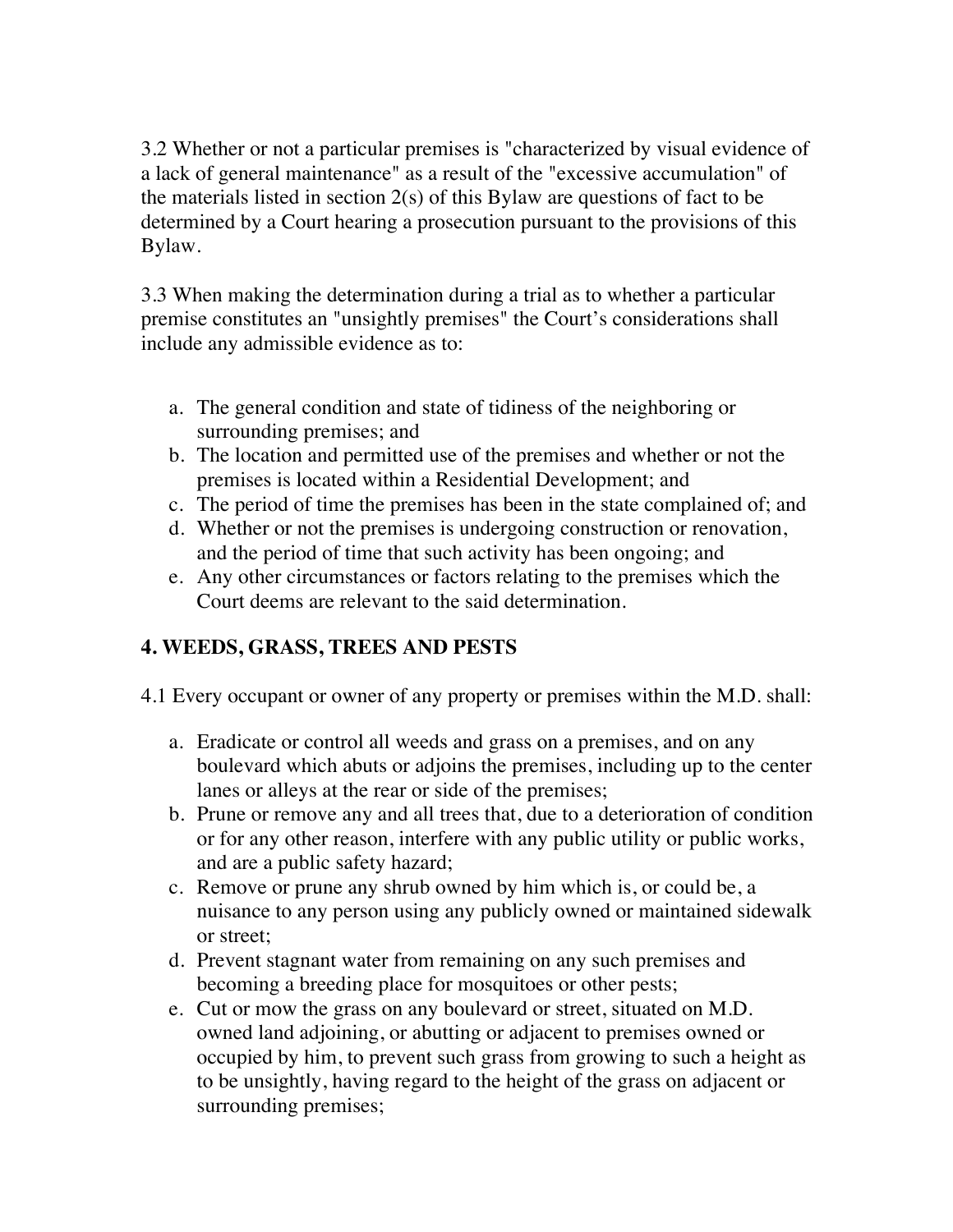- f. Remove from such property any dead grass or brush or rubbish which may by untidy or unsightly, or may harbor vermin or pests thereon;
- g. Cut the grass on such property before said grass reaches such a height as to be unsightly, having regard to the height of the grass on adjacent or surrounding property.
- 4.2 No occupant or owner of any property or premises shall:
	- a. Allow dandelions or noxious weeds ( as defined in the Noxious Weed Act ) to grow on occupied or unoccupied premises;
	- b. Suffer or permit trees growing on private property to interfere or endanger the lines, poles, conduits, pipes, sewers, or other works of the  $M.D.$ ;
	- c. Allow blight or disease of the trees or shrubs or vegetable or plant life liable to spread to other trees or shrubs or plant life within the M.D. to go unchecked;

## **5. CONSTRUCTION SITES**

5.1 An owner of a property or premises under construction shall ensure that building materials and waste materials on the premises are removed or contained and secured in such a manner that prevents such material from being blown off or scattered from the property.

5.2 An owner of a property or premises under construction shall ensure that waste building material on the premises is removed or secured within a reasonable time by means of appropriate containers.

5.3 All existing gas, electrical, water, sewer or other services to the site of an unoccupied building, structure, erection, or excavation shall be shut off and capped at the property line and no unused open ends in waste or vent pipes or any plumbing system shall be permitted and shall be properly closed by plugs, caps or cleanouts properly screwed or soldered into place.

## **6. EXEMPTIONS AND EXCEPTIONS**

6.1 The provisions of this Bylaw shall not be interpreted to prevent bona fide and permitted commercial, industrial, agricultural, construction, demolition, renovation, landscaping, clean-up, storage or other related activities from being carried out on, or in relation to a premises.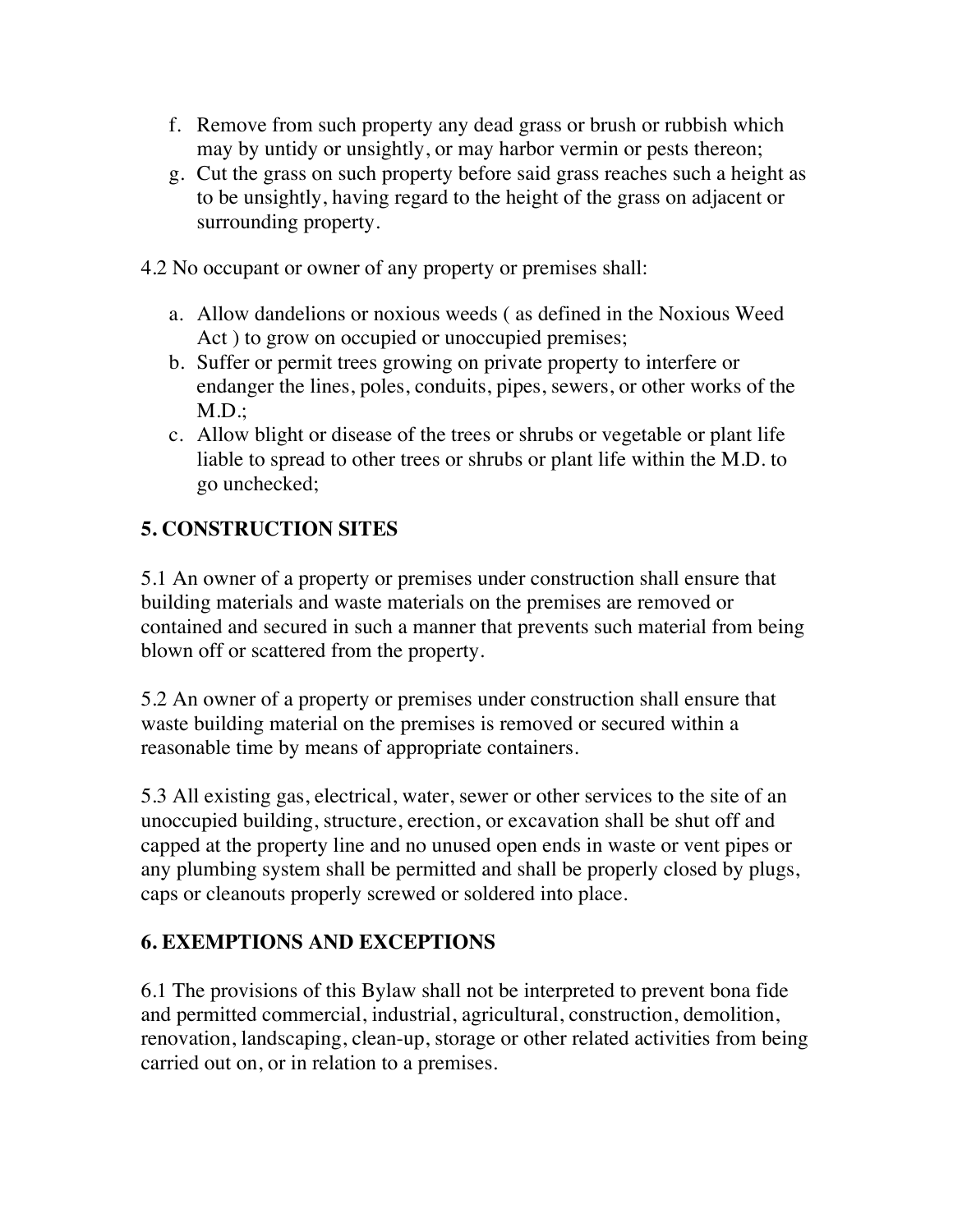6.2 The owner or a premise that carries on or permits the carrying on of any activities referred to in section 6.1 of this Bylaw shall ensure that all reasonable steps are taken to minimize the duration and visual impact of any resulting untidiness or unsightliness of the premises.

6.3 Whether or not an owner has taken "all reasonable steps" to minimize the duration and visual impact of any resulting untidiness or unsightliness of a premises, as referred to in section 6.2 of this Bylaw, is a question of fact to be determined by the Court hearing a prosecution pursuant to the provisions of this Bylaw.

# **7. INSPECTIONS**

7.1 The Chief Administrative Officer and other duly appointed M.D. of Provost officials are charged with the responsibility and authority to enforce and carry out the provisions of this Bylaw. Any person so authorized and/or contracted by the CAO or the Council to carry out any inspection and remedial work on a premises or property pursuant to the provisions of this Bylaw shall have the right to enter upon such property, other than a dwelling house, to carry out such inspection or work.

7.2 A Peace Officer, when investigating an alleged contravention of this Bylaw, is hereby authorized to enter upon any lands, buildings or premises, other than a dwelling house, to inspect for conditions that may constitute a nuisance, or otherwise contravene the provisions of this Bylaw. A Peace Officer may thereafter issue a verbal or written order to the owner or occupant thereof to remedy any condition(s) of the subject premises or property that have been found to be in contravention of this Bylaw.

# **8. ENFORCEMENT**

8.1 Where a Peace Officer has reasonable grounds to believe that a person has contravened any provision of this Bylaw, the Peace Officer may commence proceedings against such person by:

- a. Issuing the person a Violation Ticket pursuant to the provisions of Part 2 of the Provincial Offences Procedure Act; or
- b. Swearing out an information and Complaint against the person.

8.2 Where a Peace Officer issues a person a Violation Ticket in accordance with section 8.1 of this Bylaw, the Officer may either: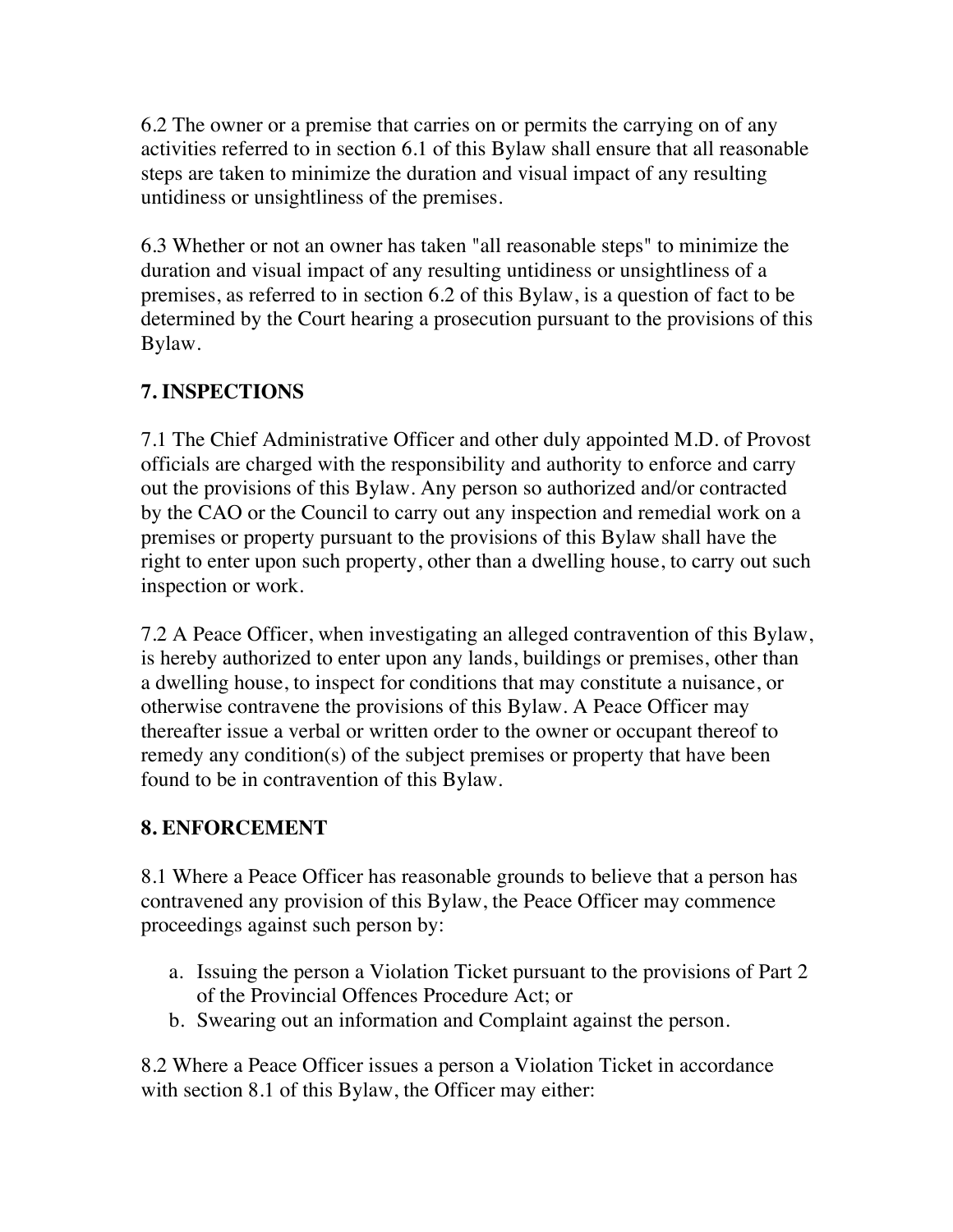- a. Allow the person to pay the specified penalty as provided for in sections 10.1 and 10.2 of this Bylaw by indicating such specified penalty on the Violation Ticket; or
- b. Require a Court appearance of the person where the Peace Officer believes that such appearance is in the public interest, pursuant to the provisions of Part 2 of the Provincial Offences Procedure Act.

8.3 Notwithstanding any other provision of this Bylaw, a Peace Officer, upon receiving and reviewing a nuisance or unsightly premises complaint, shall assess the nuisance being the subject of the complaint. The investigating officer shall then recommend or take whatever actions are considered appropriate to address the complaint, in all of the circumstances.

8.4 No provision of this Bylaw nor any action taken pursuant to any provision of this Bylaw shall restrict, limit, prevent or preclude the M.D of Provost from pursuing any other remedy in relation to a premises or nuisance as provided by the Municipal Government Act, or any other law of the Province of Alberta

# **9. GENERAL PENALTY PROVISON**

9.1 Any person that violates any provision of this Bylaw is guilty of an offence and is liable upon conviction to a maximum fine of TEN THOUSAND DOLLARS ( \$10,000 ) or in default of payment of the fine to imprisonment for a period not exceeding on (1) year, or both fine and imprisonment in such amounts.

# **10. MINIMUM AND SPECIFIED PENALTIES**

10.1 The specified penalty for a violation of any provision of this Bylaw is a fine in the amount of TWO HUNDRED DOLLARS (\$200.00), and the minimum fine allowable for any such violation is ONE HUNDRED DOLLARS (\$100.00).

10.2 Notwithstanding section 10.1 of this Bylaw, if a person violates the same provision of this Bylaw twice (or more) within a one-year period, the minimum penalty allowable for the second (and subsequent) such violation(s) shall be a fine in the amount of FIVE HUNDRED DOLLARS (\$500.00).

# **11. GENERAL**

11.1 It is the intention of the Council of the M.D. of Provost that each provision